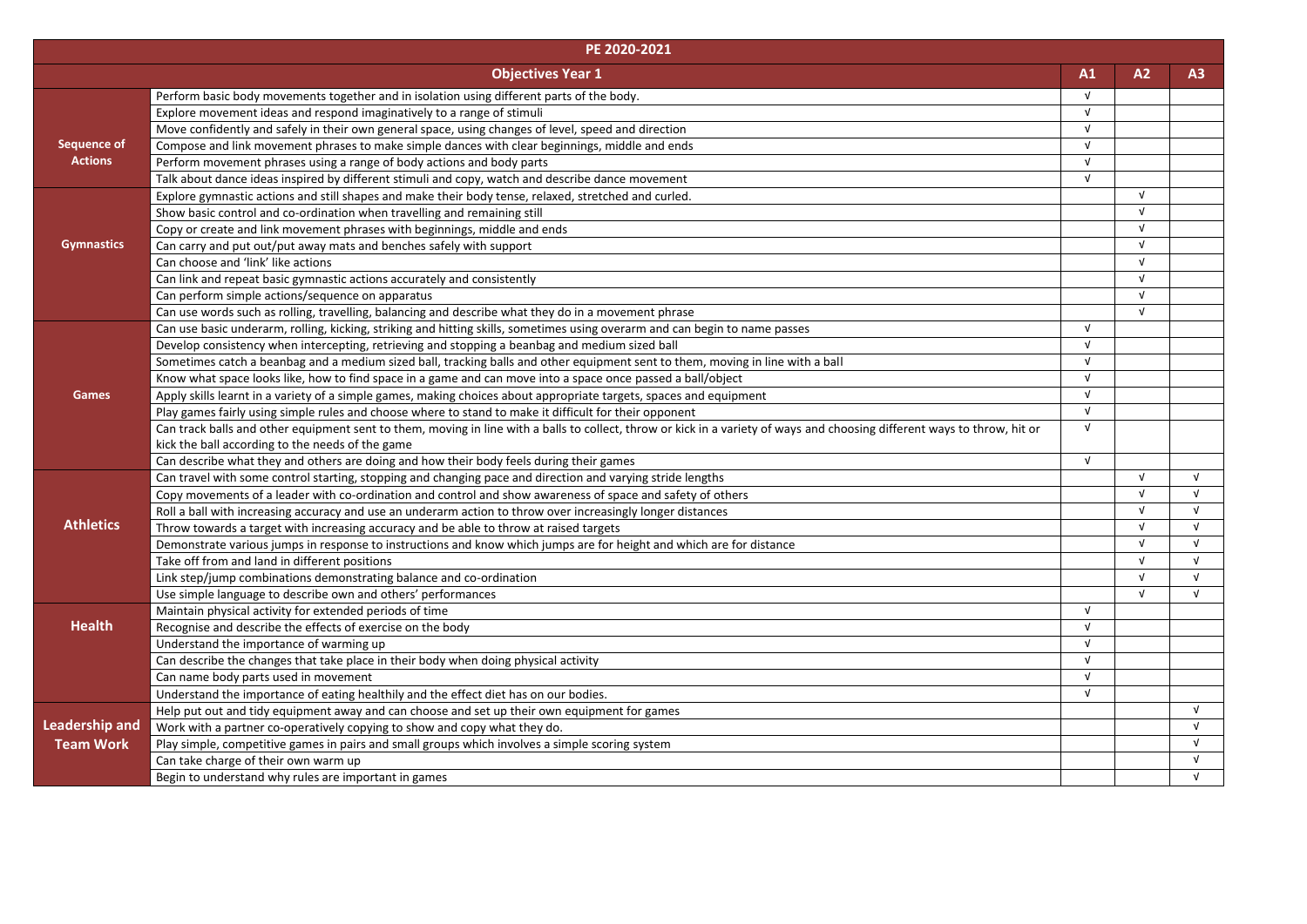| PE 2020-2021          |                                                                                                                                        |            |            |                |
|-----------------------|----------------------------------------------------------------------------------------------------------------------------------------|------------|------------|----------------|
|                       | <b>Objectives Year 2</b>                                                                                                               | A1         | A2         | A <sub>3</sub> |
|                       | Perform basic body movements together and in isolation using different parts of the body.                                              | $\sqrt{ }$ |            |                |
|                       | Remember, copy and repeat simple movement patterns                                                                                     | $\sqrt{ }$ |            |                |
|                       | Link a range of actions to complete a sequence of movements                                                                            | $\sqrt{ }$ |            |                |
| <b>Sequence of</b>    | Can vary dynamics, levels, speed and direction                                                                                         | $\sqrt{ }$ |            |                |
| <b>Actions</b>        | Can create ideas using different stimulus and perform to musical accompaniment                                                         | $\sqrt{ }$ |            |                |
|                       | Compose and perform sequences that express and communicate moods, ideas and feelings                                                   | $\sqrt{ }$ |            |                |
|                       | Know, describe and perform basic gymnastics shapes, rolls, jumps and travel actions with developing control and co-ordination          |            | $\sqrt{ }$ |                |
|                       | Understand that a balance is a moment of stillness and can perform simple balances with some control                                   |            | $\sqrt{ }$ |                |
|                       | Can link actions to create a simple sequence showing a clear beginning, middle and end                                                 |            | $\sqrt{ }$ |                |
| <b>Gymnastics</b>     | Can carry and put out/put away mats and benches safely                                                                                 |            | $\sqrt{ }$ |                |
|                       | Can copy, remember, explore and repeat simple sequences and use like and unlike actions                                                |            | $\sqrt{ }$ |                |
|                       | Know and perform actions in mirror, canon, unison, symmetry and asymmetry                                                              |            | $\sqrt{ }$ |                |
|                       | Can perform simple actions/sequence on apparatus                                                                                       |            | $\sqrt{ }$ |                |
|                       | Can use simple vocabulary to describe own and others' performances and begin to identify the differences between performances.         |            | $\sqrt{ }$ |                |
|                       | Can stop whilst moving and catch an object with control                                                                                | $\sqrt{ }$ | $\sqrt{ }$ |                |
|                       | Can pass a ball to someone else using different passes and equipment and can name the throw used                                       | $\sqrt{ }$ | $\sqrt{ }$ |                |
|                       | Perform basic skills of catching, rolling, striking, moving with a ball and kicking with developing confidence and increased distances | $\sqrt{ }$ | $\sqrt{ }$ |                |
|                       | Know what space looks like, how to find space in a game and can move into a space once passed a ball/object                            | $\sqrt{ }$ | $\sqrt{ }$ |                |
| <b>Games</b>          | Apply skills learnt in a variety of a simple games, making choices about appropriate targets, spaces and equipment                     | $\sqrt{ }$ | V          |                |
|                       | Play games fairly using simple rules and change and make up games with their own rules                                                 | $\sqrt{ }$ | V          |                |
|                       | Use a variety of simple tactics and show awareness of opponents and team mates when playing games                                      | $\sqrt{ }$ | V          |                |
|                       | Can describe own and others performance using appropriate language and can describe differences                                        | $\sqrt{ }$ | $\sqrt{ }$ | $\sqrt{ }$     |
|                       | Run at fast, medium and slow speeds and can change speed and direction whilst running                                                  |            |            | $\sqrt{ }$     |
|                       | Know the correct posture and how arms help us when running                                                                             |            |            | $\sqrt{ }$     |
|                       | Take part in a relay activity, remembering when to run and what to do                                                                  |            |            | $\sqrt{ }$     |
| <b>Athletics</b>      | Know, demonstrate and describe a variety of throwing techniques using a range of equipment                                             |            |            | $\sqrt{ }$     |
|                       | Throw with increasing control, accuracy and co-ordination into different targets at variable distances                                 |            |            | $\sqrt{ }$     |
|                       | Know, describe and perform the 5 basic jumps and know that some jumps are for height and some are for distance                         |            |            | $\sqrt{ }$     |
|                       | Can run/jump over simple obstacles using different techniques                                                                          |            |            | $\sqrt{ }$     |
|                       | Use appropriate language to describe own and others' performances using agreed criteria                                                |            |            | $\sqrt{ }$     |
|                       | Maintain physical activity for extended periods of time and know why it is important to be active                                      |            |            | $\sqrt{ }$     |
| <b>Health</b>         | Recognise and describe the effects of exercise on the body                                                                             |            |            | $\sqrt{ }$     |
|                       | Understand the importance of warming up and cooling down when exercising and perform their own warm up                                 |            |            | $\sqrt{ }$     |
|                       | Know that there are different types of fitness and perform actions demonstrating strength, stamina and flexibility                     |            |            | V              |
|                       | Can name body parts used in movement                                                                                                   |            |            | $\sqrt{ }$     |
|                       | Understand the importance of eating healthily and the effect diet has on our bodies.                                                   |            |            | $\sqrt{ }$     |
|                       | Help put out and tidy equipment away and can choose and set up their own equipment for games                                           |            | $\sqrt{ }$ |                |
| <b>Leadership and</b> | Work with a partner co-operatively copying to show and copy what they do.                                                              |            | V          |                |
| <b>Team Work</b>      | Play simple, competitive games in pairs and small groups which involves a simple scoring system                                        |            | V          |                |
|                       | Choose actions, tactics and skills that suit the demands of specific situations                                                        |            | V          |                |
|                       | Change rules of games played or make up own games with simple rules.                                                                   |            | V          |                |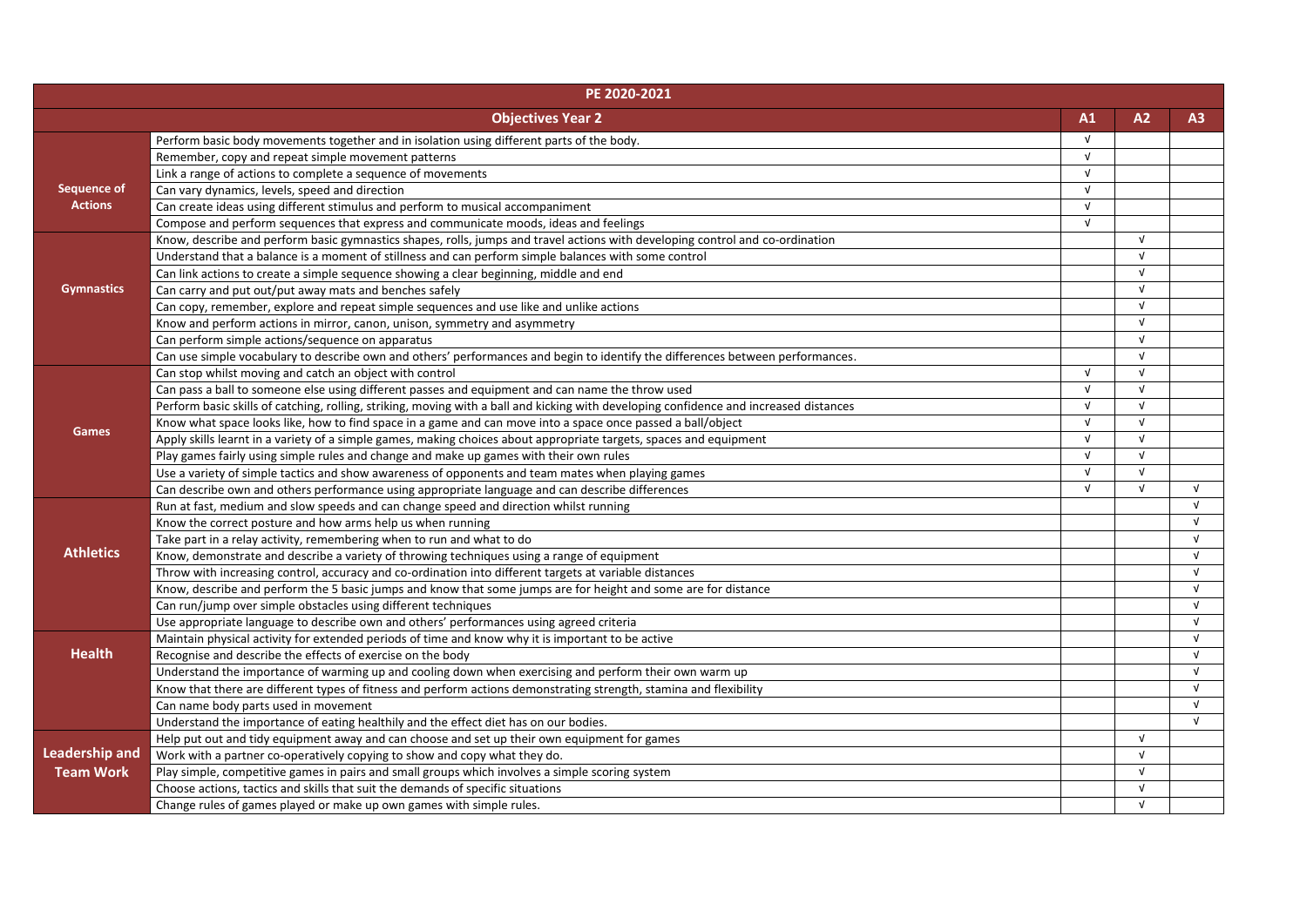|                       | PE 2020-2021                                                                                                                                     |            |            |            |
|-----------------------|--------------------------------------------------------------------------------------------------------------------------------------------------|------------|------------|------------|
|                       | <b>Objectives Year 3</b>                                                                                                                         | A1         | A2         | A3         |
|                       | Improvise freely, translating ideas from a stimulus into movement                                                                                |            | V          |            |
| <b>Sequence of</b>    | Create dance phrases that communicate ideas and know how to create a motif                                                                       |            | $\sqrt{ }$ |            |
|                       | Share and create dance phrases with a partner and in small groups                                                                                |            | $\sqrt{ }$ |            |
|                       | Use dance vocabulary to compare and improve own and others work                                                                                  |            | $\sqrt{ }$ |            |
| <b>Actions</b>        | Repeat, remember and perform these phrases in a dance, using dynamic, rhythmic and expressive qualities clearly and with control                 |            | V          |            |
|                       | Recognise and talk about movements used and the expressive qualities of dance                                                                    |            | V          |            |
|                       | Suggest improvements to their own and other people's dances                                                                                      |            | $\sqrt{ }$ |            |
|                       | Use a greater number of their own ideas for movements in response to a task                                                                      |            | $\sqrt{ }$ |            |
| <b>Gymnastics</b>     | Choose and plan sequences of contrasting actions showing a clear beginning, middle and end including different levels, speed and directions      |            | $\sqrt{ }$ |            |
|                       | Can describe and demonstrate transfer of weight and show control, accuracy and fluency in their work on their own, with a partner or small group |            | V          |            |
|                       | Adapt sequences to suit different types of apparatus and their partners ability                                                                  |            | V          |            |
|                       | Throw and catch with control to keep possession and score 'goals'                                                                                |            | $\sqrt{ }$ |            |
|                       | Be aware of space and use it to support team mates and cause problems for the opposition                                                         | $\sqrt{ }$ |            | $\sqrt{ }$ |
|                       | Know and use rules fairly to keep games going                                                                                                    | $\sqrt{ }$ |            | $\sqrt{ }$ |
|                       | Can say when a player has moved to help others and use this knowledge in their own play                                                          | $\sqrt{ }$ |            | $\sqrt{ }$ |
|                       | Pass, receive and dribble the ball, keeping control and possession consistently                                                                  | $\sqrt{ }$ |            | $\sqrt{ }$ |
| <b>Games</b>          | Can show awareness of patterns of play. Know what position they are in a team and understand the difference between attackers.                   | $\sqrt{ }$ |            | $\sqrt{ }$ |
|                       | Consolidate and develop the range and consistency of skills in net games using a small range of racket and throwing and catching skills          |            | $\sqrt{ }$ |            |
|                       | Understand how net games are played, and can make up their own net games                                                                         |            | $\sqrt{ }$ |            |
|                       | Choose and use a range of simple tactics sending the ball in different ways to make it difficult for their opponent in net games                 |            | V          |            |
|                       | Know how net games are played and play according to the rules                                                                                    |            | V          |            |
|                       | Recognise what skilful play looks like and suggest ideas and practises to improve their own play                                                 |            | V          |            |
|                       | Know and demonstrate 5 basic jumps and use in combination showing control at take-off and landing and link running and jumping actions           |            |            | $\sqrt{ }$ |
| <b>Athletics</b>      | Can run continuously and show the difference between running at fast, medium, slow speeds and take part in a relay activity                      |            |            | $\sqrt{ }$ |
|                       | Throw a variety of objects, changing their action for accuracy and distance                                                                      |            |            |            |
|                       | Watch, copy, identify and describe what they and others have done.                                                                               |            |            | $\sqrt{ }$ |
|                       | Know and describe some different activities needed for different warm ups                                                                        | $\sqrt{ }$ |            |            |
| <b>Health</b>         | Can describe what happens to their heart, breathing and temperature during different types of activity                                           | $\sqrt{ }$ |            |            |
|                       | Take responsibility for their own and others warm up.                                                                                            | $\sqrt{ }$ |            |            |
|                       | Understand the importance of different types of food and how these foods help the body when exercising                                           | $\sqrt{ }$ |            |            |
|                       | Understand the importance of wearing the appropriate clothing for different types of exercise                                                    | $\sqrt{ }$ |            |            |
|                       | Begin to be aware of what is going on around them                                                                                                | $\sqrt{ }$ |            |            |
| <b>Leadership and</b> | Know their role and show understanding of what is needed in that role in games                                                                   |            | $\sqrt{ }$ | $\sqrt{ }$ |
| <b>Team Work</b>      | Know different positions in a team and the role of the players in these position                                                                 |            | $\sqrt{ }$ | $\sqrt{ }$ |
|                       | Can lead a warm up in pairs and small groups a make up a small game and lead a small group to play this game                                     | $\sqrt{ }$ |            |            |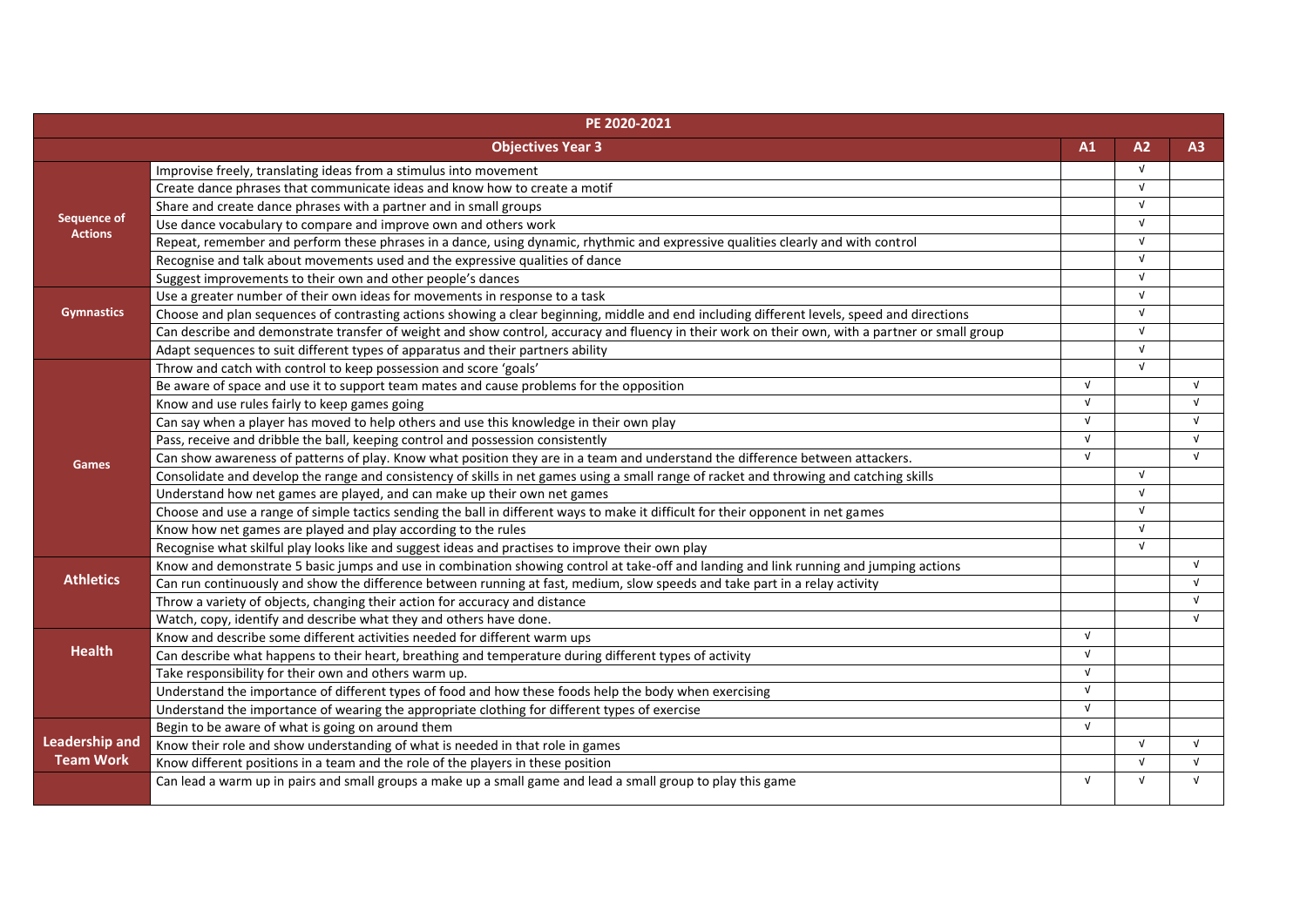| PE 2020-2021          |                                                                                                                                                     |            |            |            |
|-----------------------|-----------------------------------------------------------------------------------------------------------------------------------------------------|------------|------------|------------|
|                       | <b>Objectives Year 4</b>                                                                                                                            | A1         | A2         | A3         |
|                       | Translate ideas from a variety of stimuli into movement and being able to remember, repeat and perform phrases in sequence                          |            | N.         |            |
|                       | Freely improvise on their own or with a partner                                                                                                     |            | N.         |            |
|                       | Compare, develop and adapt movements and motifs to create longer sequences creatively using the space                                               |            | $\sqrt{ }$ |            |
| <b>Sequence of</b>    | Use dance vocabulary to compare and improve own and others work                                                                                     |            | N.         |            |
| <b>Actions</b>        | Confidence to perform to perform in a small group                                                                                                   |            | $\sqrt{ }$ |            |
|                       | Compose motifs and structure simple dances                                                                                                          |            | $\sqrt{ }$ |            |
|                       | Communicate the intention of the sequence clearly, fluently and with control, refining sequences of movement through practise                       |            | $\sqrt{ }$ |            |
|                       | Transfer weight smoothly from one body part to another and be able to identify the body parts                                                       |            | $\sqrt{ }$ |            |
| <b>Gymnastics</b>     | Move from one position of stillness to another through balances show control, accuracy and fluency both on the floor and on the apparatus           |            | $\sqrt{ }$ |            |
|                       | Link and perform all basic gymnastic actions from Year 1/2 with control, accuracy and fluency and with a partner or small group                     |            | $\sqrt{ }$ |            |
|                       | Know and perform Counter Balance and Counter Tension being able to move into and out of these balances as part of a sequence                        |            | $\sqrt{ }$ |            |
|                       | Pass, dribble and shoot with more accuracy                                                                                                          | $\sqrt{ }$ | $\sqrt{ }$ |            |
|                       | Know and begin to use more consistently, the right pass for the situation                                                                           | $\sqrt{ }$ | $\sqrt{ }$ | $\sqrt{ }$ |
|                       | Understand what makes a good pass and recognise this when watching games                                                                            | $\sqrt{ }$ | $\sqrt{ }$ | $\sqrt{ }$ |
|                       | Know what marking is and begin to use in simple games                                                                                               | $\sqrt{ }$ | $\sqrt{ }$ |            |
|                       | Use changes of speed and direction to beat a defender and defend the places from which it is best to score                                          | $\sqrt{ }$ | $\sqrt{ }$ |            |
| <b>Games</b>          | Develop an understanding of how to get into the best positions to score                                                                             | $\sqrt{ }$ | $\sqrt{ }$ | $\sqrt{ }$ |
|                       | Vary simple tactics in a game and describe why these work well                                                                                      | $\sqrt{ }$ | $\sqrt{ }$ | $\sqrt{ }$ |
|                       | Know what position they are in a team and understand the difference between attackers and defenders                                                 | $\sqrt{ }$ |            |            |
|                       | Begin to learn some rules of more common games Hi 5's Netball, Mini Football, Tag Rugby, Quicksticks Hockey, Rounders, Cricket, Tennis, Volleyball. | $\sqrt{ }$ |            | $\sqrt{ }$ |
|                       | Make up own games and can change rules of common/conditioned game and explain their choices                                                         | $\sqrt{ }$ |            | $\sqrt{ }$ |
|                       | Can control and catch a ball and develop accuracy in passes whilst moving in an opposed situation                                                   | $\sqrt{ }$ |            |            |
|                       | Use consistent technique for running, jumping and throwing                                                                                          |            |            | $\sqrt{ }$ |
| <b>Athletics</b>      | Demonstrate accuracy and power in throwing and sustain pace in running                                                                              |            |            | $\sqrt{ }$ |
|                       | Explore a run up in jumps                                                                                                                           |            |            |            |
|                       | Can identify and explain good athletic performance and compare performances to previous ones                                                        |            |            | $\sqrt{ }$ |
|                       | Know that warming up includes stamina, strength and flexibility and that different activities need different warm ups                               | $\sqrt{ }$ |            |            |
| <b>Health</b>         | Can give good explanations of how warm up activities affect our bodies and say why we need to do a warm up                                          | $\sqrt{ }$ |            | $\sqrt{ }$ |
|                       | Take responsibility for their own and others warm up.                                                                                               | $\sqrt{ }$ | $\sqrt{ }$ | $\sqrt{ }$ |
|                       | Understand the importance of different types of food and how these foods help the body when exercising                                              | $\sqrt{ }$ |            |            |
|                       | Understand the importance of wearing the appropriate clothing for different types of exercise                                                       | $\sqrt{ }$ |            |            |
|                       | Begin to be aware of what is going on around them                                                                                                   | $\sqrt{ }$ | $\sqrt{ }$ | $\sqrt{ }$ |
| <b>Leadership and</b> | Know their role and show understanding of what is needed in that role                                                                               | $\sqrt{ }$ | $\sqrt{ }$ | $\sqrt{ }$ |
| <b>Team Work</b>      | Know different positions in a team and the role of the players in these position                                                                    | $\sqrt{ }$ | $\sqrt{ }$ | $\sqrt{ }$ |
|                       | Can lead a warm up in pairs and small groups a make up a small game and lead a small group to play this game                                        | $\sqrt{ }$ |            | $\sqrt{ }$ |
|                       |                                                                                                                                                     |            |            |            |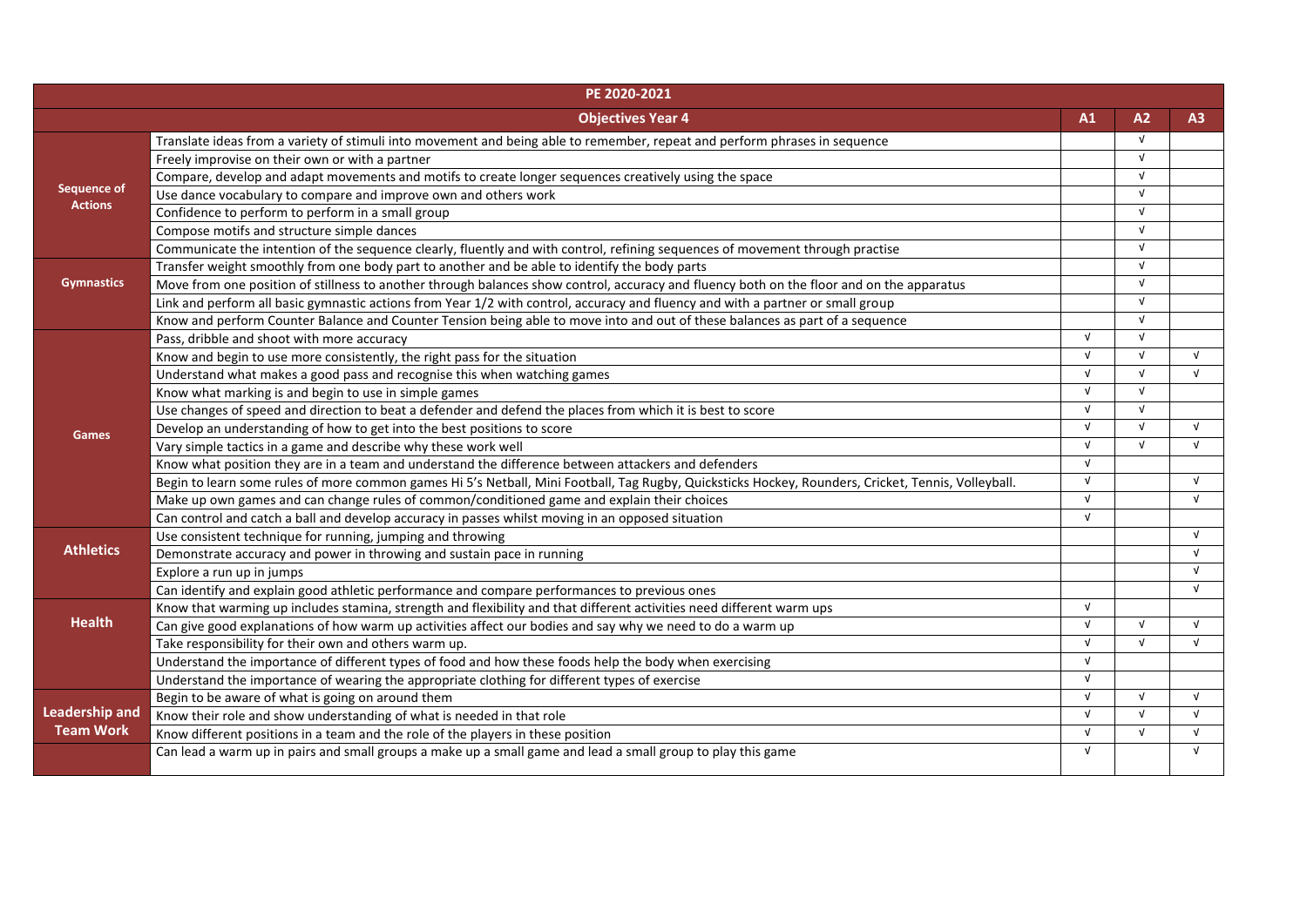|                       | PE 2020-2021                                                                                                                                       |            |            |            |
|-----------------------|----------------------------------------------------------------------------------------------------------------------------------------------------|------------|------------|------------|
|                       | <b>Objectives Year 5</b>                                                                                                                           | A1         | A2         | A3         |
|                       | Compose motifs and plan dances creatively and collaboratively in groups                                                                            |            | $\sqrt{ }$ |            |
|                       | Adapt and refine the way they use weight, space and rhythm in their dances to express themselves in the style of the dance they use                |            | $\sqrt{ }$ |            |
|                       | Explore and improvise ideas for dances in different styles, working on their own, with a partner and with a group.                                 |            | $\sqrt{ }$ |            |
| <b>Sequence of</b>    | Can vary dynamics and develop actions with a partner, or as part of a group                                                                        |            | $\sqrt{ }$ |            |
| <b>Actions</b>        | Describe, analyse, interpret and evaluate dances, showing an understanding of some aspects of style and context                                    |            | $\sqrt{ }$ |            |
|                       | Suggest ways to develop their technique and composition                                                                                            |            | $\sqrt{ }$ |            |
|                       | Confidence to perform to a wider audience                                                                                                          |            | $\sqrt{ }$ |            |
|                       | Can create, practise and refine longer, more complex sequences for a performance that includes changes in level, direction and speed               |            | $\sqrt{ }$ |            |
| <b>Gymnastics</b>     | Can choose actions, body shapes and balances from a wider range of themes and ideas, adapting their performance to the demands of the task         |            | $\sqrt{ }$ |            |
|                       | Can compose sequences in groups and can transfer sequences from the floor to the apparatus                                                         |            | $\sqrt{ }$ |            |
|                       | Perform actions, shapes and balances consistently and fluently demonstrating clear extension and tension                                           |            | N.         |            |
|                       | Adapt sequences to include a partner or small group and perform to an audience                                                                     |            | v          |            |
|                       | Show an awareness of factors that influence the quality of performance and suggest aspects that need improving and use this information to improve |            | v          |            |
|                       | performance                                                                                                                                        |            |            |            |
|                       | Repeat accurately a longer sequence with more difficult actions                                                                                    |            | $\sqrt{ }$ |            |
|                       | Pass, dribble and shoot with control and use this with effect in games                                                                             | $\sqrt{ }$ |            |            |
|                       | Identify and use tactics in games to help their team keep the ball and take it towards the oppositions goal                                        | $\sqrt{ }$ |            |            |
|                       | Mark opponents and help each other in defence and know and demonstrate how to defend the goal                                                      | $\sqrt{ }$ |            |            |
|                       | Use a variety of tactics to keep the ball. E.g changing speed and direction and find ways to get to the opponents goal                             | $\sqrt{ }$ |            |            |
|                       | Find and use space to help their team                                                                                                              | $\sqrt{ }$ |            | $\sqrt{ }$ |
|                       | Explore and use formations in attack                                                                                                               | $\sqrt{ }$ | $\sqrt{ }$ |            |
| <b>Games</b>          | Know what position they are playing in and contribute as part of the team in both attack and defence                                               | $\sqrt{ }$ |            |            |
|                       | Develop a range and consistency of their skills in net games and strike/field games                                                                |            | $\sqrt{ }$ | $\sqrt{ }$ |
|                       | Know and play to the rules of some common games of Hi 5s Netball, Tag Rugby, Mini Football, Quicksticks Hockey, Rounders, Cricket, Tennis and      |            |            |            |
|                       | volleyball                                                                                                                                         |            |            |            |
|                       | Recognise their own and other's strengths and weaknesses and suggest ideas that will improve performance                                           | $\sqrt{ }$ |            |            |
|                       | Vary tactics and adapt skills in response to the situation faces in the game and explain your choices                                              | $\sqrt{ }$ |            |            |
|                       | Demonstrate good control, strength, speed and stamina in a variety of athletic events.                                                             |            |            | $\sqrt{ }$ |
| <b>Athletics</b>      | Understand how to apply athletic skills and tactics in a competitive situation                                                                     |            |            | $\sqrt{ }$ |
|                       | Analyse skills and suggest ways to improve quality of performance and demonstrate improvement to achieve personal best                             |            |            | $\sqrt{ }$ |
|                       | Demonstrate different techniques needed for sprinting                                                                                              |            |            | $\sqrt{ }$ |
|                       | Understand and describe how stamina and strength and flexibility help people perform better                                                        | $\sqrt{ }$ |            | $\sqrt{ }$ |
| <b>Health</b>         | Understand and can explain the short and long-term benefits of exercise                                                                            | $\sqrt{ }$ |            | $\sqrt{ }$ |
|                       | Choose a warm up appropriate to activity taking place and explain choices                                                                          | $\sqrt{ }$ | $\sqrt{ }$ | $\sqrt{ }$ |
|                       | Can describe and demonstrate knowledge that different foods can have on our health and identify foods that help the body when exercising           |            |            |            |
|                       | Show good awareness of what is going on around them and communicate to team members appropriately                                                  | $\sqrt{ }$ |            |            |
| <b>Leadership and</b> | Know the role they play in a team and be an effective part of the team working in different positions to achieve the best outcome                  | $\sqrt{ }$ |            |            |
| <b>Team Work</b>      | Support and inspire others to be the best they can be.                                                                                             | $\sqrt{ }$ | $\sqrt{ }$ | $\sqrt{ }$ |
|                       | Lead large group and whole class warm ups and small games as part of class or a festival                                                           | $\sqrt{ }$ |            | $\sqrt{ }$ |